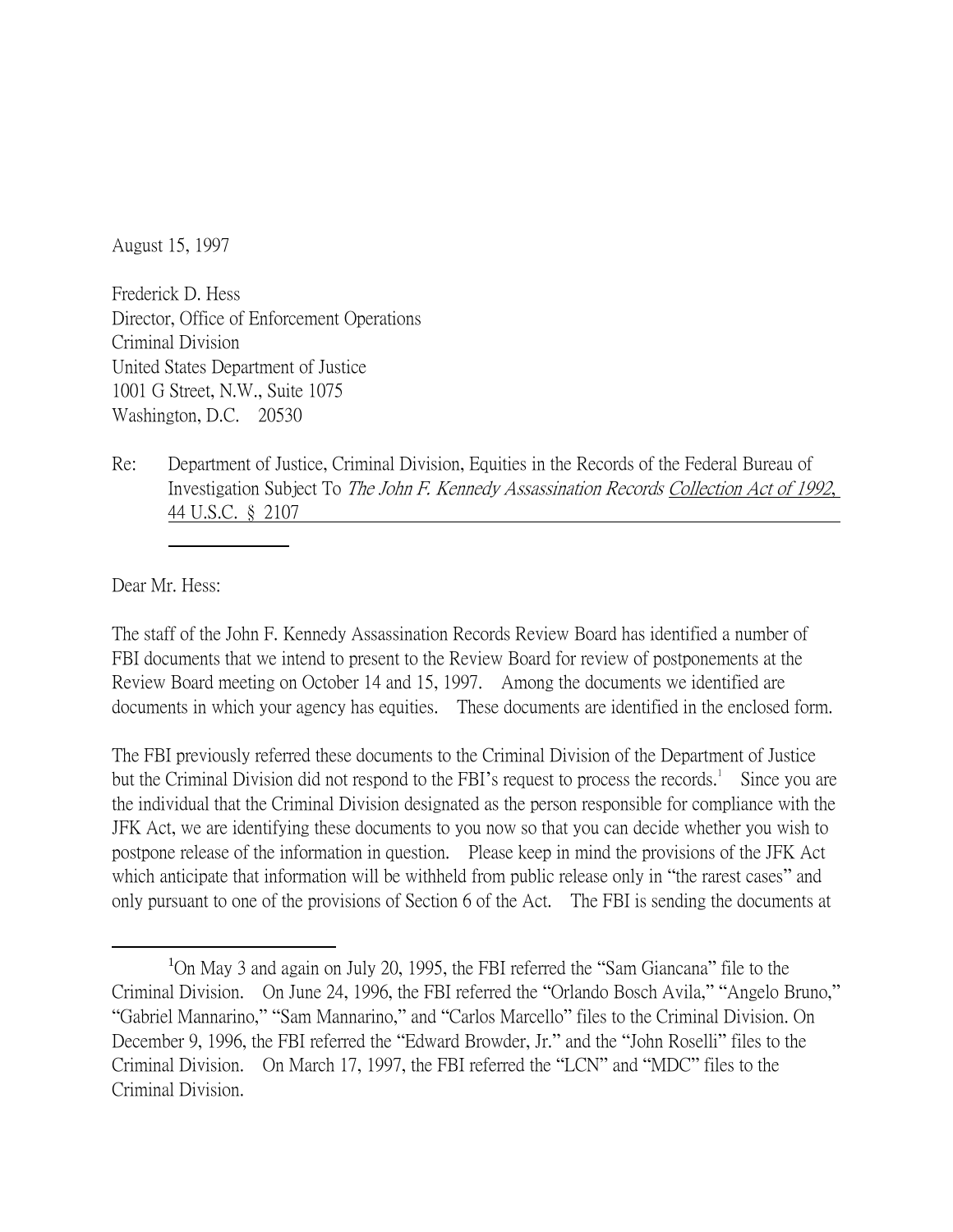issue directly to Frank Newett of your Division, who has routinely handled the Criminal Division's equities in the FBI's assassination records.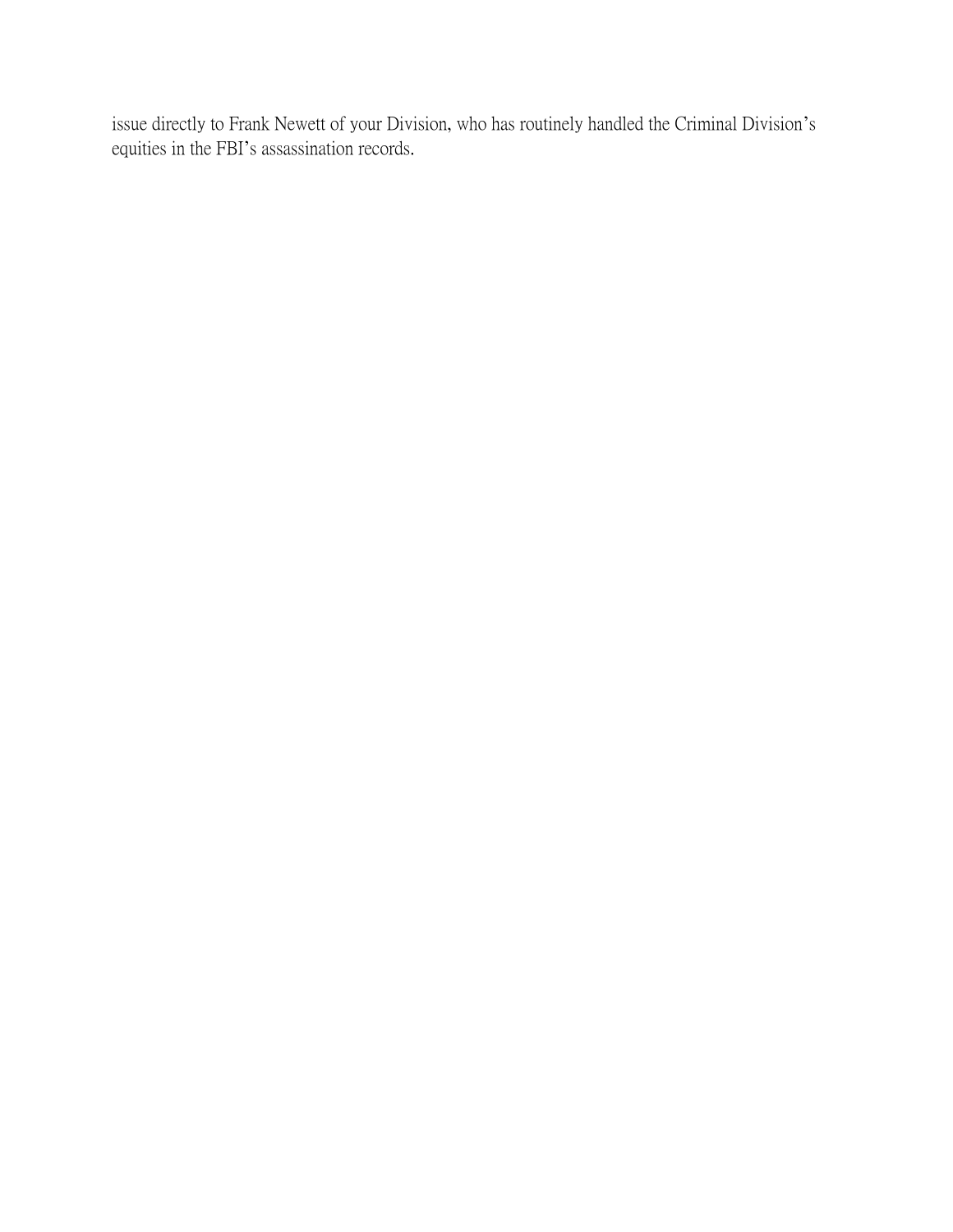Mr. Frederick D. Hess August 15, 1997 Page 2

So that we may adequately prepare our presentation to the Review Board with the benefit of any submission you may wish to make, you must submit evidence or arguments in support of any postponements you choose to assert in writing no later than October 1, 1997. If you do not respond to this letter by the above deadline, we will assume that your agency intends to release in full its equities in the FBI record at issue, and we will recommend that the Review Board vote to release in full your agency**'**s equities in the record.

In many of the FBI documents with third agency equities, we believe that the third agencies could, consistent with their current guidelines for JFK assassination-related information, consent to full release of the information at issue.

If you have any questions regarding the documents identified on the enclosed forms, please call Carol Keeley or Debbie Beatty of the JFK Task Force at the FBI at (202) 324-0571 or Laura Denk or Kevin Tiernan of the Review Board staff at (202) 724-0088. Thank you, in advance, for your cooperation.

Sincerely,

David G. Marwell Executive Director

Enclosure

cc: Frank R. Newett Assistant Director, Office of Enforcement Operations Criminal Division United States Department of Justice 1001 G Street, N.W., Suite 1075 Washington, D.C. 20530

attn: Keith Dyson